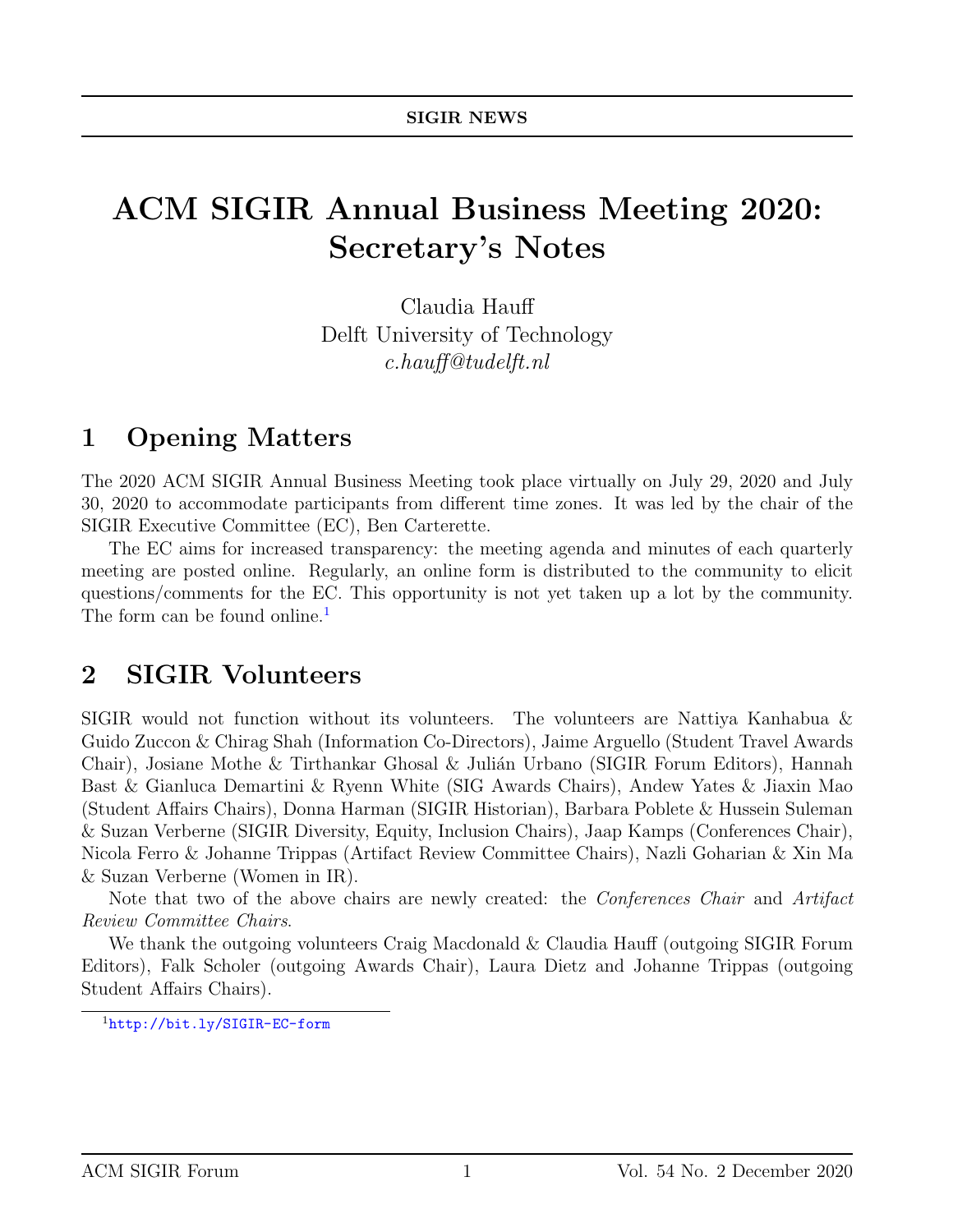#### 3 Impact of COVID-19

AFIRM 2021 is likely to be canceled; AFIRM 2020 occurred as anticipated on site. WSDM 2020 was held on site but participants from China were not able to attend. CHIIR 2020 was initially canceled and later run as virtual event. JCDL 2020 was initially postponed and later run as virtual event. The 2020 editions of SIGIR, ICTIR and CIKM were run as virtual events.

### 4 ACM SIGIR Academy

The newly created ACM SIGIR Academy honors and recognizes individuals who have made significant, cumulative contributions to the development of our field. It is led by Ryen White. Each year, a small cohort (3-5 new members) will be elected to the SIGIR Academy. This selection is an official ACM award. Inductees will be celebrated at the SIGIR conference in their year of induction.

To start off the academy, leading researchers in IR have been auto-inducted as the class of 2021. The next deadline for nomination is December 31, 2020. A diverse selection committee will pick the inductees. More details on how to nominate someone can be found online.<sup>[2](#page-1-0)</sup>

## 5 Official Recognition for SIGIR Members

Irwin King from the Chinese University of Hong Kong has become an ACM Distinguished Member. Google's Marc Najork has become an ACM Fellow.

### 6 DEI Checklist

The DEI chairs have created a DEI checklist for conference organizers to ensure a diverse, equitable and inclusive event. This checklist will become part of the SIGIR handbook and distributed to the SIGIR associated steering committees. The June 2020 version of the checklist can be found online.<sup>[3](#page-1-1)</sup>

# 7 Future of ICTIR

The ICTIR steering committee has been rebooted. We thank Leif Azzopardi for his work as former steering committee chair. The tentative plan is to run ICTIR 2021 as a mini-conference co-located with SIGIR 2021, with a timeline similar to SIGIR 2021 workshops.

The new ICTIR steering committee is chaired by Tetsuya Sakai and includes the following members: Krisztian Balog, Frank Hopfgartner, Vanessa Murdock, Bruce Croft, Yi Fang, Evangelos Kanoulas, Fiana Raiber, Dawei Song and Keith van Rijsbergen.

<span id="page-1-0"></span><sup>2</sup><http://sigir.org/awards/sigir-academy/>

<span id="page-1-1"></span><sup>3</sup><https://bit.ly/dei-checklist>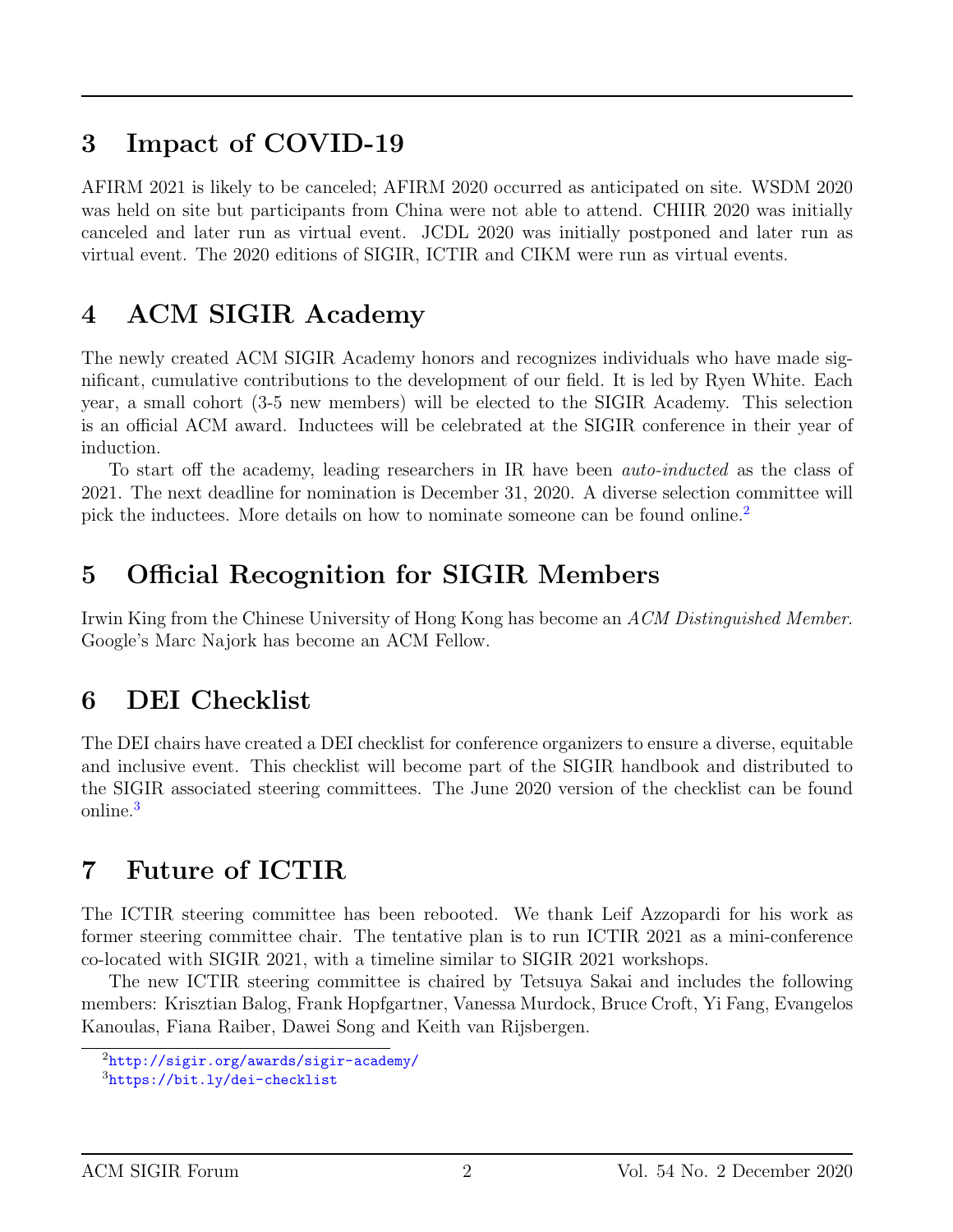#### 8 SIGIR 2023

At the business meeting the location of SIGIR 2023 was announced. Among the four strong bids, Taipei, Taiwan July 23 - 27, 2023 was selected.

Bids to host SIGIR 2024 (to be set in the Americas) are now being accepted.

### 9 Treasurer's Report

SIGIR treasurer Min Zhang presented SIGIR's finances. SIGIR maintains its healthy financial state. Most of its income is generated by conferences and ACM's digital library. In the fiscal year 2019, \$287K were spent on student travel grant awards. SIGIR 2020 was supported with 158 student grants and 50 non-student grants. A total of \$34K were spent on the Friends of SIGIR program.

## 10 Audience Discussion Points

During the last part of the business meeting the floor was opened to the audience. The following list provides a summary of the discussion points that were raised by the audience. Where appropriate, the response of the SIGIR executive committee is included.

- SIGIR's best paper award process can be improved by being more consistent and transparent in nature in terms of candidate selection (ensuring that reviewer scores are not the ultimate arbiter), award committee selection and award criteria.
- Events sponsored by our SIG should be required to adopt diversity best practices. Ben Carterette: 'requiring' is a strong word; everyone is a volunteer; we do our best to encourage the adoption of best practices; the conference leader workshop organizers are aware of the importance of this issue.
- Going forward, SIGIR paper should have *limitations* and *ethical considerations* sections to force authors to think more deeply about their contributions and the consequences of their work.
- Do we have insights into the **economical consequences of open access**? Ben: not yet, but we will investigate this.
- We should move towards an unlimited number of reference pages at our conferences.
- We should think about updating our **review process** to encourage more high-quality reviews. Are there things we can learn from the NLP community and how they are running their review process?
- The SIGIR paper deadline at the end of January inconveniences a lot of authors. Can it be moved? Ben: this issue is regularly being discussed at the EC level but we are restricted by VISA process times (once conferences move to being onsite again). There is no deadline that will work well for everyone.